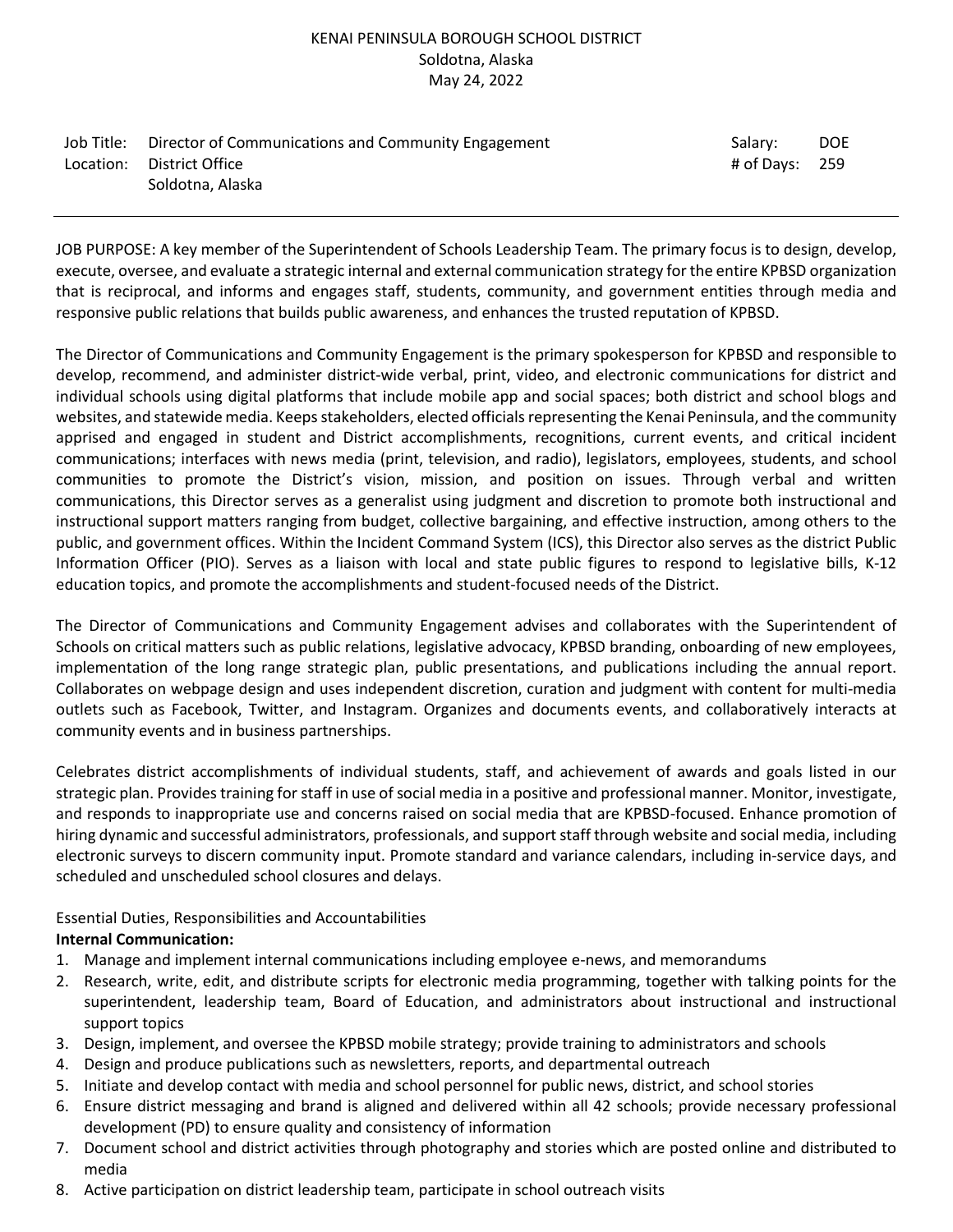- 9. Design and implement innovative programs to promote employee morale, recognition, and awards
- 10. Train, direct, and assess office assistants with posting on social media, promoting student-interest stories, and relaying critical communications
- 11. Lead Recognition Committee, ensure that required records and office files are processed and maintained in an efficient, confidential, and orderly manner

#### **External Communication:**

- 1. Manage all media relations and media outreach. Research, write, edit, and produce news releases for distribution to print, radio and television, local, state, and nationally
- 2. Initiate, develop and oversee contact with media and school personnel to develop story ideas
- 3. Lead Public Information Officer (PIO) in crisis communications; serve as district spokesperson
- 4. Respond to all media requests; represent the district in external verbal and written interviews and communication
- 5. Ensure district messaging and brand is fully aligned and delivered consistently from 42 diverse schools to the public
- 6. Design, manage, and produce publications for district print and electronic communications, including vital copy for brochures, newsletters, reports, and online content; direct outside agencies and graphic designers. Annual publications include legislative packets, reports, district events, HR recruiting packet, annual report, among others.
- 7. Increase KPBSD positive exposure through social media, school websites, publications, interactions with media and journalists
- 8. Create public information campaigns for District programs and borough collaborations including bond and funding initiatives
- 9. Develop key messages and communicate district decisions with community members and business partners.
- 10. Manage and develop video productions for KPBSD
- 11. Monitor and track education related legislation; articulate district positions with federal and state legislators, constituents, and media
- 12. Fluently communicate the district position during collective bargaining negotiations
- 13. Interface with law enforcement, borough, and state agencies in critical incidents and communications
- 14. Oversee process and response for complaints and comments—positive and negative—posted through KPBSD social media
- 15. Represent the school district and individual schools at community events
- 16. Present PD trainings to administrators, and deliver workshops or classes at state and national conferences with subjects ranging from communicating effectively to ethics and implementing social media

#### **Other Duties may include:**

- 1. Assist in planning and organizing special events for the District
- 2. May write memorandums and work as back-up for administrative support at Board of Education meetings
- 3. Assist with the planning, coordination, taking and preparing of minutes and materials, and organization of District meetings and conferences
- 4. Prepare documents for Board review
- 5. Prepare administrative response letters to inquiry issues
- 6. Prepare and maintain expense forms and budget accounting as needed
- 7. Attend school board meetings and attend executive session as requested
- 8. Perform other related duties as required

## **Knowledge, Skills and Abilities:**

- 1. Bachelor's degree or higher in journalism, public relations, English or equivalent work experience.
- 2. Minimum of five years of experience in writing and/or public relations preferred
- 3. Knowledge of public relations/journalism field. Ability to provide the leadership team with an adaptive and strategic communication process while under intense pressure to respond to critical events
- 4. Demonstrated experience to create successful content and engagement strategies that promote fast, easy sharing of information across all external and internal audiences
- 5. Work strategically and often independently with a high attention to detail, story project management skills, ability to take projects through completion
- 6. Possess excellent writing, editing, strategic problem solving, decision making, and research skills while under deadline restrictions
- 7. Lead all aspects of an accurate and timely public relations campaign (ie: budget, legislative, curriculum, negotiations, and so forth) while working independently